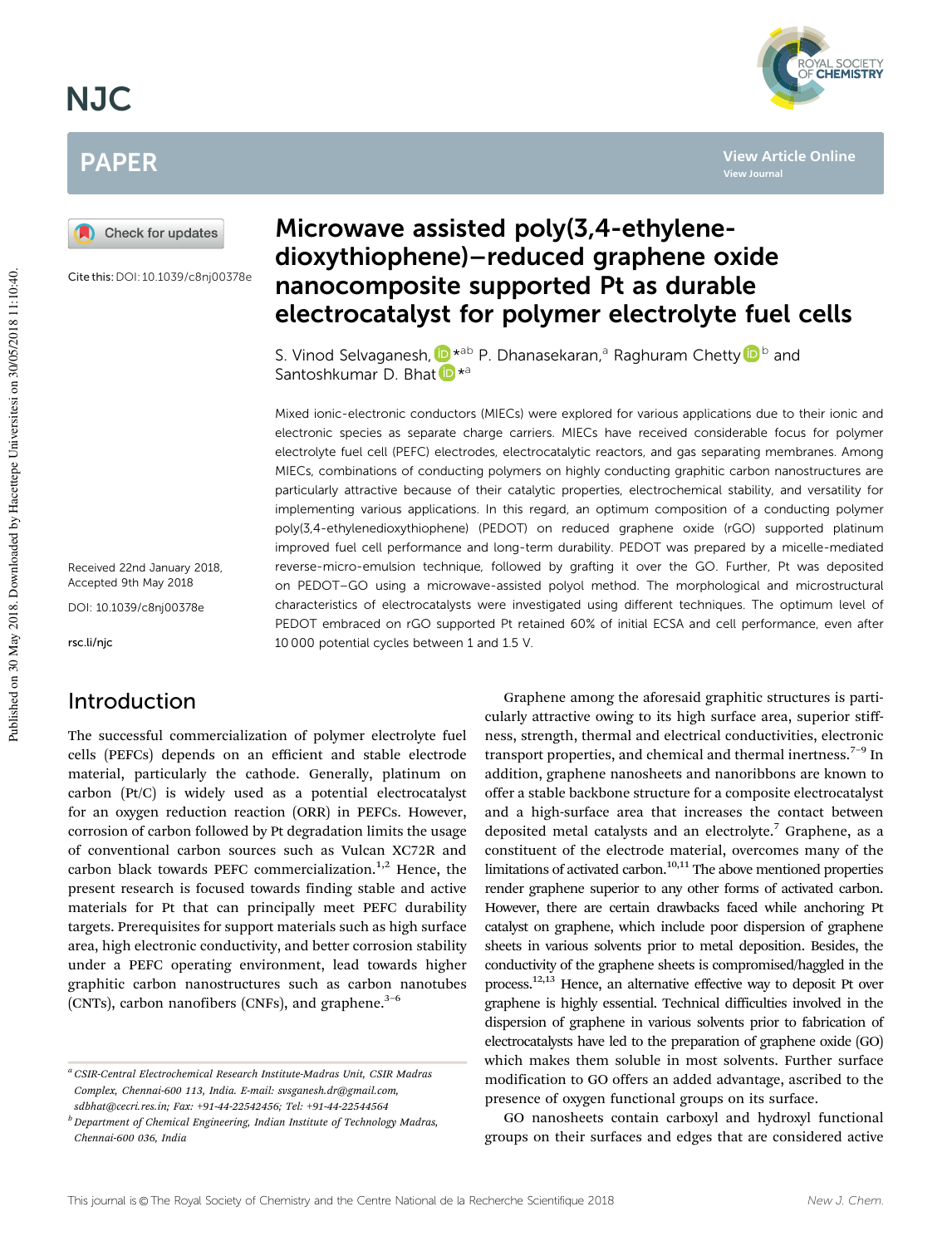#### Paper NJC

sites; these can be used for chemical functionalization after which they are expected to exhibit electronic and high proton conductivity.14–17 According to literature reports, GO nanosheets as support materials for Pt electrocatalyst are quite promising and show better ORR activity.<sup>18,19</sup> In this regard, embedding a mixed conducting polymer over GO is interesting due to the expected synergistic effect brought about by the ensuing composite. Conducting polymers such as polyaniline (PANI), polypyrrole (PPy), and poly(3,4-ethylenedioxythiophene) (PEDOT) show good electrochemical activity and stability and are promising candidates as hybrid electrodes for various electrochemical applications.<sup>20,21</sup> PEDOT is the most promising conducting polymer in view of its high electrical conductivity and is used as electrode material for a wide range of electrochemical applications.<sup>22,23</sup> Owing to synergistic physical properties such as electrochemical, mechanical, and electrical behaviour, a composite of PEDOT and GO could act as durable material to support Pt nanoparticles, which can enhance the performance of a Pt electrocatalyst. $^{24}$  In the present study, PEDOT embraced with a GO composite forms a new class of mixed ionic-electronic conductors (MIECs) that are explored towards fuel cell applications. Catalyst support that can incorporate high activity and durability through its interaction with Pt is likely to be very promising for PEFC applications.

In the present study, a hybrid MIEC-based composite support of PEDOT incorporated on reduced GO (rGO) for fuel cell operation was explored. PEDOT was prepared by a micelle mediated reverse-micro-emulsion technique followed by the formation of different compositions of MIEC by varying the ratio of PEDOT with respect to rGO. Pt nanoparticles were deposited on MIEC through a polyol method. Morphology, microstructural effects, and surface compositions of prepared electrocatalyst were evaluated using an X-ray diffraction method (XRD), Raman spectroscopy, field emission-scanning electron microscopy (FE-SEM), and transmission electron microscopy (TEM). Cyclic voltammetry and steady state fuel cell performance were carried out to assess the influence the prepared electrocatalyst in the overall performance. An accelerated stress test (AST) protocol towards transport application between 1 and 1.5 V was employed to analyse stability of the supports and Pt in an actual fuel cell environment under stringent operating conditions.

#### Experimental

#### Preparation of PEDOT, GO, and PEDOT–GO composites

PEDOT was synthesized by reverse cylindrical micelle-mediated interfacial polymerization using EDOT.<sup>25</sup> In brief, 4.75 g of sodium bis(2-ethylhexyl) sulfosuccinate (AOT) was dissolved in 70 mL of cyclohexane, which subsequently forms the reverse cylindrical micelles. Further,  $0.36$  mL of aqueous FeCl<sub>3</sub> solution was added drop-wise into the above mixture, which results in a yellow viscous solution. Then, 0.25 g of ethylenedioxythiophene (EDOT) was added, and the polymerization of EDOT was confirmed by a slow colour transition from yellow to violet. The polymerization of the EDOT monomer was performed at a temperature less than 20 $\degree$ C. The resultant polymeric substance

was washed with acetonitrile/methanol mixture in order to remove AOT and the residual reagents. GO was prepared from graphite flakes using Hummers' method.<sup>26</sup> PEDOT–GO composites were formed by dispersing the required composition of PEDOT and GO in ethanol with overnight stirring. Subsequently, the formed slurry was dried at 100 $\degree$ C and gently ground together to form PEDOT embedded GO nanosheets. Various ratios of PEDOT: GO were synthesized *viz.*, 1:1, 2:1, 3:1, 4:1, and 5:1 and were labelled as PG1, PG2, PG3, PG4, and PG5, respectively.

#### Deposition of Pt nanoparticles on PEDOT, GO, and PEDOT–GO nanocomposite

Pt (30 wt%) deposited on PEDOT (Pt/PEDOT), rGO (Pt/rGO), and PEDOT–rGO(PG) nanocomposite was carried out by an ethylene glycol reduction method. In brief, the required amount of support material such as PEDOT, GO, or PEDOT–GO nanocomposite was dispersed in ethylene glycol–water  $(3:1)$  solution. To this dispersion, H<sub>2</sub>PtCl<sub>6</sub>·6H<sub>2</sub>O (Aldrich) was added dropwise from a burette. Further, the pH of the solution was adjusted to 11–13 by NaOH addition and the mixture was refluxed at 140  $^{\circ}$ C for 6 h in a round bottom flask followed by microwave irradiation for 2 min with 30 s pulses. Finally, Pt-deposited PEDOT, rGO, and PG were separated from ethylene glycol solution after repeated washing with copious amount of distilled water followed by ethanol and drying in a hot air oven at 80  $^{\circ}$ C for 12 h. It is inferred that ethylene glycol itself acts as a reducing agent for the formation of uniform deposits of Pt on various supports Besides, oxidation products resulting from the ethylene glycol oxidation reaction could interact with Pt, thereby stabilizing the Pt nanoparticles.<sup>27</sup> The microwave irradiation also led to exfoliation of GO to form multiple layers of reduced graphene oxide (rGO), which is akin to other literature observations.<sup>28,29</sup>

#### Physical characterization

Powder X-ray diffraction (PXRD) studies were conducted with a BRUKER-binary V3 powder diffractometer using CuKa radiation ( $\lambda$  = 1.5406 Å) to analyse the change in crystallinity and crystallite size of Pt in Pt/PEDOT, Pt/rGO, and Pt/PG composite. Raman spectra were recorded on a Nanophoton Raman-11 spectrometer with a 532 nm line Nd-YAG laser. The surface morphologies, average particle size of Pt, and surface atomic compositions for various electrocatalyst were examined using a TESCAN MIRA 3 field emission-scanning electron microscope (FE-SEM) with energy dispersive X-ray spectrometry (EDX), transmission electron microscopy (TEM), and high resolutiontransmission electron microscopy (HR-TEM) using a Tecnai G20 and G30, respectively. Inductively coupled plasma-optical emission spectroscopy (ICP-OES) analysis was carried out for the product water collected from the cathode exhaust to analyse for Pt that may have leached out along with product water during AST.

#### Fabrication and evaluation of membrane electrode assemblies (MEAs)

MEAs with an active area of 25  $\text{cm}^2$  were fabricated following a procedure reported in our earlier study.<sup>30</sup> To prepare a catalyst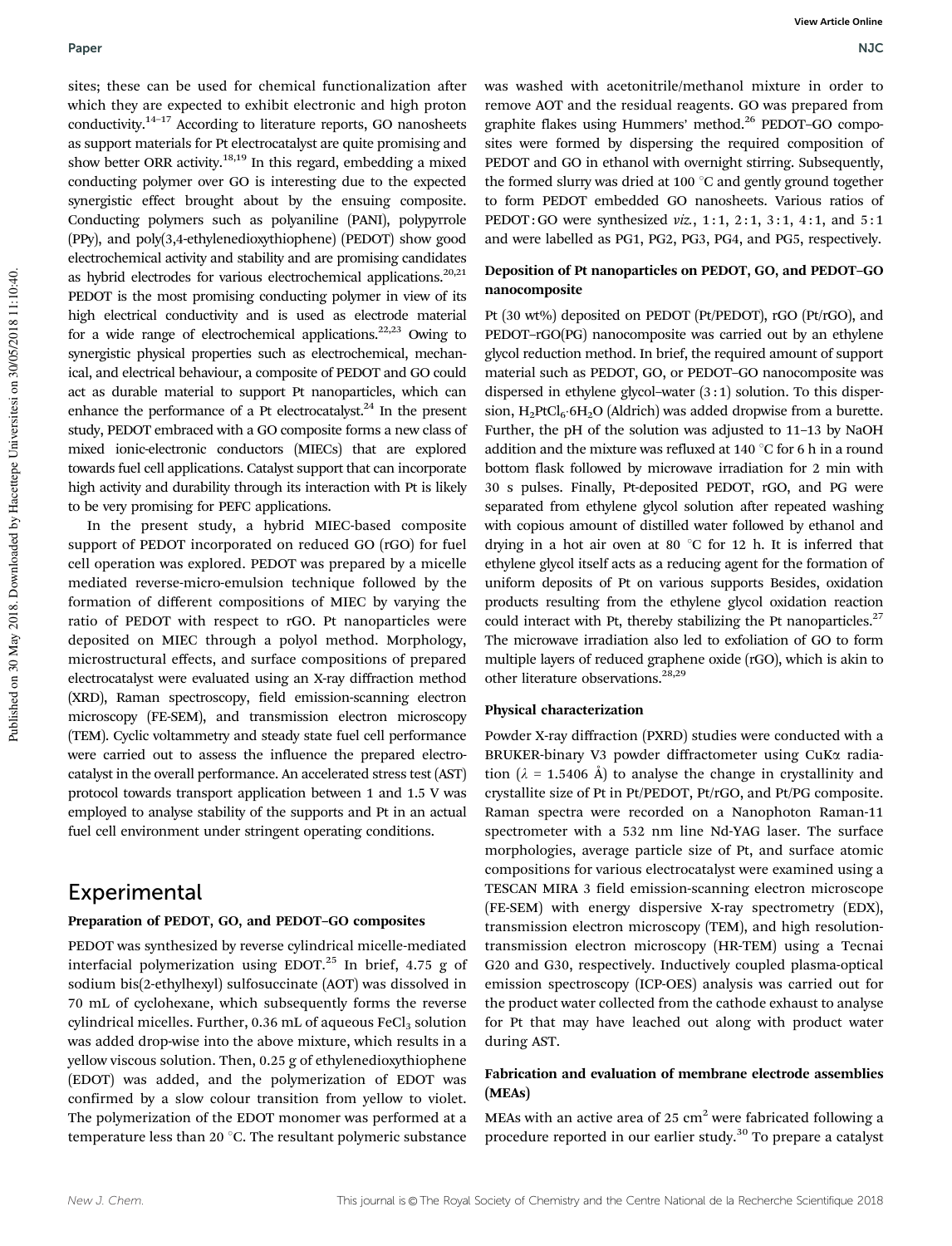layer, the required amount of the catalysts  $(Pt_{40}/C-A)$  Aesar for anode and Pt<sub>30</sub>/PEDOT, Pt<sub>30</sub>/rGO, or Pt<sub>30</sub>/PG composite for cathode) was dispersed in water–isopropyl alcohol (IPA) solution followed by ultrasonication in a water bath. Further, 7 and 30 wt% of Nafion<sup>®</sup> (Dupont) ionomer was added to the anode and cathode slurry, respectively, with continuous sonication for 1 h. The resultant slurry was coated onto a commercial gas-diffusion layer (GDL-DC-35). Both anode and cathode had a platinum loading of 0.2 mg  $cm^{-2}$ , which was kept constant in all the MEAs. Subsequently, a thin layer of Nafion<sup>®</sup> dispersion  $(5 wt%)$  diluted with IPA in 1:1 ratio was brush-coated over the surface of each electrode to provide better interface contact between the catalyst layer and the polymer electrolyte. Finally, MEAs were obtained by hot pressing the cathode and anode on either side of a pre-treated Nafion-212 membrane at 60 kg cm<sup>-2</sup> at 130  $\degree$ C for 2 min. MEAs were evaluated using a conventional fuel cell fixture with a parallel serpentine flow field setup procured from M/s Fuel Cell Technologies Inc., US. Prior to measuring polarization data, the cells were equilibrated at constant potential for 6 h at 60 $\degree$ C. The polarization data were recorded at varying load current-densities at 60 $\degree$ C with the recommended stoichiometry of hydrogen (1.2) and oxygen (3) under ambient pressure on a Bio-Logic Science Instruments Corporation (FCT150S).

#### Accelerated stress test (AST)

AST was carried out following a detailed standard durability testing protocol.<sup>31</sup> In brief, AST was performed by potential cycling of the cathode in PEFC between 1 and 1.5 V with respect to the dynamic hydrogen electrode (DHE) using a Potentiostat (Autolab-PGSTAT 30) with the leads for reference and counter electrodes connected to the cell anode, and the lead for the working electrode connected to the cell cathode. The test was conducted at a cell temperature of  $75 °C$  with humidified hydrogen at a flow rate of 1.2 stoichiometry at 1 A  $\rm cm^{-2}$  and  $100$  mL min $^{-1}$  of nitrogen to cathode, respectively. Cell polarization and cyclic voltammetry (CV) for measuring electrochemical surface area (ECSA) were conducted at frequent intervals of AST. A CV study was conducted to determine the hydrogen adsorption/desorption charge  $(H_{ad}/H_{des})$  for PEFC cathodes using a potentiostat (Autolab-PGSTAT 30) with cell set-up and gas flow rates being the same as for AST. CVs were recorded between 0.05 and 1 V (*vs. DHE*) at a sweep rate of 50 mV  $\mathrm{s}^{-1}$  at room temperature ( $\sim$  25 °C). CVs were repeated until stable and reproducible voltammograms were obtained. The region between 0.05 and 0.4 V, corresponding to the  $H_{ad}/H_{des}$  region, was used to measure the ECSA of the catalyst. ECSA of the Pt catalyst was estimated from the equation given below:

$$
\text{ECSA} \, \left( \text{cm}^2 \, \text{g}_{\text{Pt}}^{-1} \right) = \frac{Q_{\text{H}} \, \left( \mu \text{C} \, \text{cm}^{-2} \right)}{210 \, \left( \mu \text{C} \, \text{cm}^{-2} \right) \times L \, \left( \text{g}_{\text{Pt}} \, \text{cm}^{-2} \right)}
$$

where,  $Q_H$  represents the charge of hydrogen adsorption/ desorption and is taken as 210  $\mu$ C cm<sup>-2</sup> for a monolayer of H<sup>2</sup> adsorbed/desorbed on smooth platinum surface, and *L* is the loading of platinum in  $g \text{ cm}^{-2}$ .

### Results and discussion

It is noteworthy that the microwave assisted polyol method provides simultaneous reduction of Pt and exfoliation of GO sheets resulting in the formation of reduced GO. The presumed schematic of microwave synthesis of PEDOT–rGO and Pt deposition is given in Scheme 1.

The surface morphology of the hybrid composite support was examined by FE-SEM. Fig. 1(a)–(f) shows the FE-SEM images for graphene oxide- and PEDOT-incorporated GO nanosheets. Fig. 1(a) reveals that GO sheets with multiple layers formed with an exfoliated structure derived from graphite. Fig. 1(c)–(f) reveals the various ratios of PEDOT embedded on GO nanosheets and it can be observed that PEDOT distribution varies as we go through various ratios of PEDOT to GO. Further, the Pt particle size and variation over distribution on PEDOT, rGO, and PG were analysed by TEM. Fig.  $2(a)$ – $(d)$  shows the TEM micrographs of Pt deposited on PEDOT, rGO, and PG composites. Fig. 2(a) shows the TEM micrographs for Pt/rGO, which clearly displays Pt deposited on multiple layers of exfoliated rGO nanosheets and Pt particle size is observed to be 4–5 nm with spherical morphology. Fig. 2(b) shows Pt deposited on PEDOT, wherein the Pt particle size is found to be slightly higher than that of Pt on rGO. Fig. 2(c) and (d) reveals the Pt particle size and distribution on PG2 and PG3. It is clear from the images that the distribution of Pt on PG is quite random with more uniformity in the case of PG3 as seen from Fig. 2(e) and (f).

In addition, scanning transmission electron microscopy (STEM) and mapping images of Pt deposited on PG3 is given in Fig. 3(a)–(h). Fig. 3(a) and (b) shows the HR-TEM micrographs of Pt/PG3 taken at two different magnifications, which clearly shows the Pt nanoparticles distributed homogenously throughout the support. Similarly, the STEM images and overall mapping for Pt/PG3 is shown in Fig. 3(c) and (d) followed by the individual mapping images for Pt/PG such as Pt, carbon, sulphur, and oxygen represented in Fig. 3(e)–(h). It is clear from the mapping images that the constituent elements are uniformly dispersed over the carbon which evidently shows PEDOT embraced over the rGO and smaller sized Pt uniformly distributed over the PG3.

Powder XRD patterns for Pt deposited on PEDOT, rGO, and various compositions of PEDOT–GO nanocomposite are given in Fig. 4. The peak at  $26^{\circ}$  corresponding to C(002) plane is seen



Scheme 1 Schematic representing the formation of PEDOT-GO and further simultaneous deposition of Pt and exfoliation of GO to rGO and possible ORR mechanism.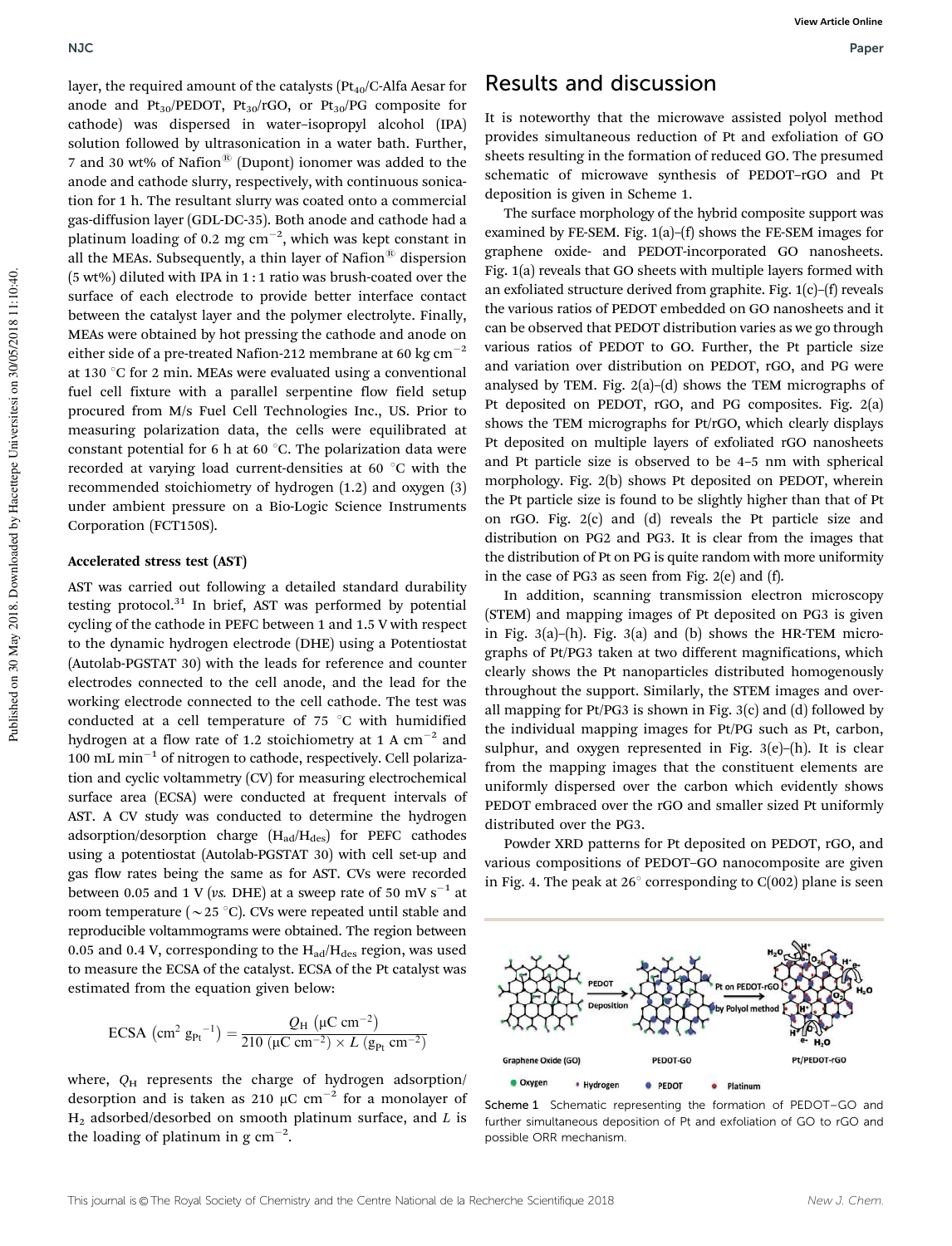



in Pt/rGO and Pt/PG samples and is attributed to the graphitic nature of carbon and overlapping with the peak corresponding to PEDOT. Pt deposited on PEDOT, Pt/rGO, and Pt/PG electrocatalysts shows broad peaks at 39.9, 46.4, and  $67.6^{\circ}$  corresponding to (111), (200), and (220) lattice planes, confirming the face-centered cubic (fcc) structure of Pt metal particles (JCPDS no. 87-0647). The platinum crystallite size was calculated from full-width-at-half-maximum (FWHM) value for the (111) peak using the Scherrer equation.<sup>32</sup> The average Pt crystallite sizes in Pt/PEDOT, Pt/rGO, and Pt/PG electrocatalysts are furnished in Table 1 where it is observed that the Pt crystallite size varies constantly for Pt/PEDOT, Pt/rGO, and Pt/PG. The Pt crystallite size for Pt/rGO is slightly higher whereas for Pt/PEDOT and Pt/PG the sizes are comparable, which clearly shows the role of PEDOT in Pt dispersion.

Fig. 5 shows the Raman bands between 100–1100  $\mathrm{cm}^{-1}$  for PEDOT, GO, and PG. The sharp peaks observed for PEDOT at 980 and 570  $\text{cm}^{-1}$  correspond to the oxyethylene ring deformation during polymerization of the EDOT monomer. In addition, the broad hump observed at 702  $\text{cm}^{-1}$  is attributed to the deformation of the C–S–C bond during polymerization as seen



Fig. 2 TEM micrographs of Pt/rGO, Pt/PEDOT, Pt/PG1, 2, and 3.

in Fig. 5(a). The above peaks are shifted towards a higher wavenumber for the PG system as seen from Fig. 5(c) and (d) which could be attributed to  $\pi-\pi$  interactions between the PEDOT and graphitic carbon. This is also confirmed from literature reports that the  $\pi$ – $\pi$  interactions between the PEDOT and graphitic carbon are established which could lead to surface functionalization of GO by PEDOT.

Fig. 6 shows the Raman spectra from 1100 to 3000  $\text{cm}^{-1}$ . In the Raman spectra for GO and PEDOT–GO the distinctive peaks at 1300 and 1500  $\text{cm}^{-1}$  correspond to the characteristic disordered structure of carbon and highly ordered graphitic carbon of  $sp<sup>2</sup>$  hybridized carbon. It was observed from the Raman spectra that with an increase in PEDOT content, the ratio of  $I_G/I_D$  corresponding to the graphitic and disordered peaks was slightly reduced with a simultaneous increase in the peak intensity corresponding to oxyethylene ring deformation. This could be attributed to the fact that with an increase in PEDOT on the surface, the graphitic nature is decreased due to surface functionalization. This is also confirmed from the literature reports that the  $\pi$ – $\pi$  interactions between the PEDOT and graphitic carbon is established which could lead to the surface functionalization of GO by PEDOT.<sup>33</sup>

The performance data for PEFCs with Pt/PEDOT, Pt/rGO, and Pt/PG employed as cathode catalysts is presented in Fig. 7(a).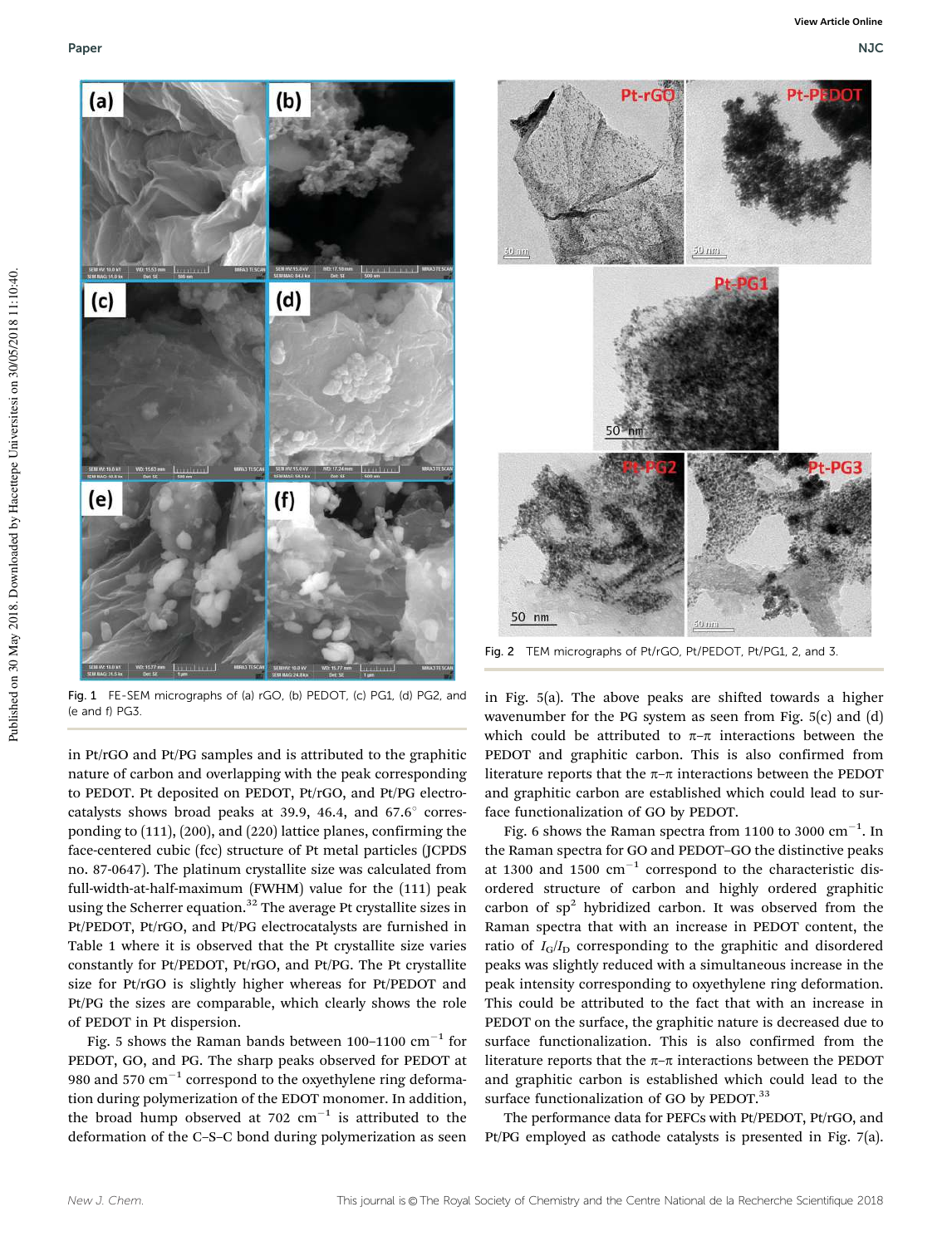

Fig. 3 HR-TEM, STEM and elemental mapping micrographs of Pt/PG3. (a and b) HR-TEM micrographs for Pt/PG3 at lower and higher magnification; (c and d) STEM and overall mapping images of Pt/PG3; (e–h) individual elemental images of Pt/PG3, (e) Pt, (f) carbon, (g) sulphur, and (h) oxygen.



Fig. 4 Powder XRD pattern for Pt/PEDOT, Pt/rGO, and various nanocomposite supported Pt (Pt/PGs).

Table 1 Pt crystallite size calculated from XRD and ECSA measured from CV before and after AST

| Catalyst | Pt crystallite size (nm)<br>from XRD | Pt ECSA from CV $(m^2 g^{-1})$ |           |
|----------|--------------------------------------|--------------------------------|-----------|
|          |                                      | Before AST                     | After AST |
| Pt/PEDOT | 4.8                                  | 34.69                          | 23.47     |
| Pt/rGO   | 6.5                                  | 22.81                          | 19.31     |
| Pt/PG1   | 3.9                                  | 32.63                          |           |
| Pt/PG2   | 4.2                                  | 38.43                          |           |
| Pt/PG3   | 3.4                                  | 41.32                          | 31.28     |

From the polarization curves, it is clear that Pt/PG3 and Pt/PG4 electrocatalysts exhibited higher cell performance than Pt/PEDOT, Pt/PG1, Pt/PG2, Pt/PG5, and Pt/rGO in the entire polarization region. Among the Pt/PG composites, Pt/PG3 delivered the highest



Fig. 5 Raman spectra from  $100-1100$  cm<sup>-1</sup> for (a) PEDOT, (b) rGO, (c) PG2, and (d) PG3 nanocomposites.

performance and Pt/PG4 was quiet comparable to that of Pt/PG3. However, upon further increasing the PEDOT ratio, the fuel cell performance was reduced, which could be due to higher amount of PEDOT embracing over rGO and obstructing the pathway of electron transfer. The increased performance for Pt deposited on optimum composition of PEDOT–rGO composites is attributed to the role played by the PEDOT as an additional charge carrier, which also helps in distribution of Pt on the surface of rGO. In addition, it was also observed that the PEFC comprising Pt/PEDOT also performs better which again shows the role of PEDOT as a desired support with increased electronic conductivity.

It is to be noted that along with PEDOT, rGO is also known to act as a charge-carrier and transport medium. The increased surface area of rGO leads to a higher charge transfer rate between the catalyst and the reactant intermediates. Moreover, in the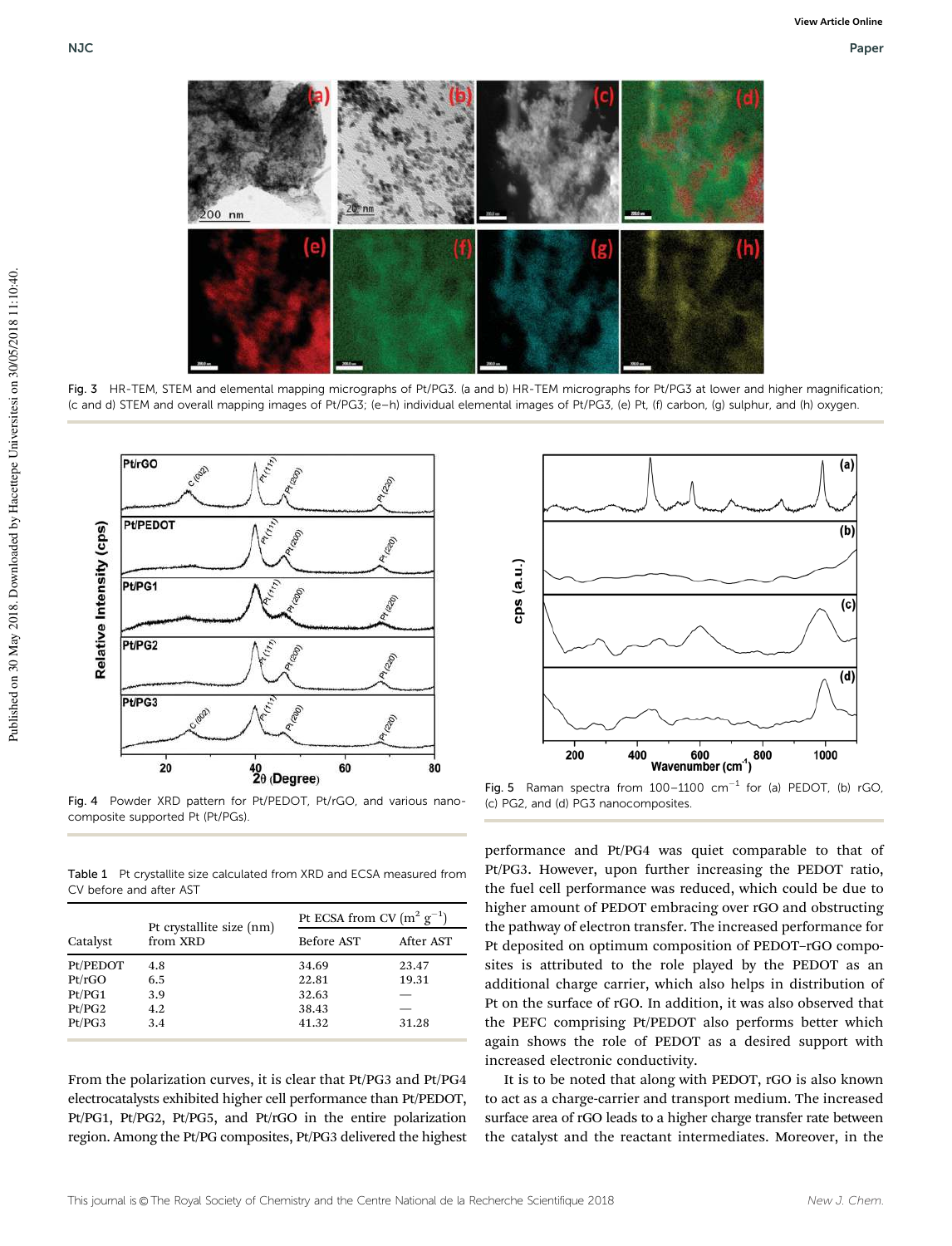

Fig. 6 Raman spectra from  $1100-3000$  cm<sup>-1</sup> for (a) PEDOT, (b) rGO, (c) PG2, and (d) PG3.



Fig. 7 Comparative (a) steady-state polarization and (b) CV curves recorded for Pt/rGO, Pt/PEDOT, and Pt/PG3 ((b-inset) CV curves for various Pt/PG nanocomposites).

case of the PG3 nanocomposite, the rGO backbone in the support structure is expected to increase the charge transport and thereby lower the Ohmic losses.<sup>34</sup>

Electrochemical surface area (ECSA) and electrochemical behaviour were observed by CV studies for PEFCs comprised

of Pt/PEDOT, Pt/rGO, and Pt/PG3 as cathode catalysts, and the voltammograms are shown in Fig. 7(b-inset) showing various Pt/PG nanocomposites. From the CV, the hydrogen adsorption/ desorption  $(H_{ad}/H_{de})$  region at the potential range of 0.05 to 0.4 V (*vs.* DHE) was observed for all catalysts. The parallel region between 0.4 and 0.65 V corresponds to the double layer region and the hump at potentials  $>0.65$  V is attributed to oxide formation/reduction of Pt. The  $H_{ad}/H_{de}$  charge for Pt/PG3 is highest followed by Pt/PEDOT, Pt/PG2, Pt/PG1, and Pt/rGO. From the CV, it is clear that ECSA for Pt deposited on Pt/PG3 and Pt/PG2 is higher in comparison to Pt/PG1. This is in good agreement with Pt distribution observed in TEM micrographs. The ECSA values estimated from the CV for the PEFC cathodes comprising Pt/PEDOT, Pt/rGO, Pt/PG1, Pt/PG2, Pt/PG3, Pt/PG4, and Pt/PG5 are 34.69, 22.81, 32.63, 38.43, 41.32, 40.26, and 33.74  $\text{m}^2$   $\text{g}^{-1}$ , respectively. The increased ECSA in the case of Pt on PG3, PG4, and PEDOT based supports over that from rGO is due to the availability of more anchoring sites. It is surmised that the sulphur groups on a surface act as anchoring sites for Pt thus leading to more homogeneous distribution of Pt on PEDOT and PG surfaces.

Following evaluation of the initial performance and measurement of ECSA values, Pt deposited on PEDOT, reduced graphene oxide, and a better performing catalyst among PG supported Pt (Pt/PG3) were chosen and subjected to durability studies. Precisely, the PEFCs comprised of Pt/PEDOT, Pt/rGO, and Pt/PG3 cathodes were assessed for stability by potential cycling between 1 and 1.5 V at 75  $\degree$ C as discussed in the experimental part. During the potential transients, the cathode exhaust was connected to a CO<sup>2</sup> sensor. During potential cycling at higher potentials, there was a predictable performance loss due to independent processes such as oxidation of the support and subsequently Pt nanoparticles being leached out or agglomerated.<sup>35</sup>

During the AST,  $CO<sub>2</sub>$  emission of 90–110 ppm was initially observed for PEFCs with the Pt/PEDOT cathode, whereas for Pt/PG3 only 60–80 ppm was observed for the initial few cycles after which there was no  $CO<sub>2</sub>$  evolution. In the case of Pt/rGO up to 1000 cycles, initially 10-30 ppm of  $CO<sub>2</sub>$  emission was observed. The increased oxidation behaviour in the case of PEDOT shows vulnerability of this conducting polymer in this potential range.

Cyclic voltammetry and cell polarization studies were conducted at regular intervals of AST for Pt/PEDOT, Pt/rGO, and Pt/PG3 in order to correlate the loss in catalyst ECSA with performance loss. Performance data for PEFCs employing Pt/PEDOT, Pt/rGO, and Pt/PG3 as cathode electrocatalysts before and after AST are shown in Fig. 8. It was observed that PEFC with Pt/PEDOT showed a peak power performance of 605 mW  $cm^{-2}$  and after 6000 potential cycles of AST, it reduced to 476 mW  $cm^{-2}$ . Subsequently, upon continuing the AST up to 10 000 potential cycles, it reduced radically to 363 mW  $cm^{-2}$ . Whereas in the case of Pt/rGO, the initial performance was observed to be 320 mW  $cm^{-2}$  and after AST it was observed to be 270 and 250 mW  $cm^{-2}$  for 6000 and 10000 potential cycles intervals, respectively. A similar trend in performance loss was observed for PEFC with Pt/PG3 which delivered a peak power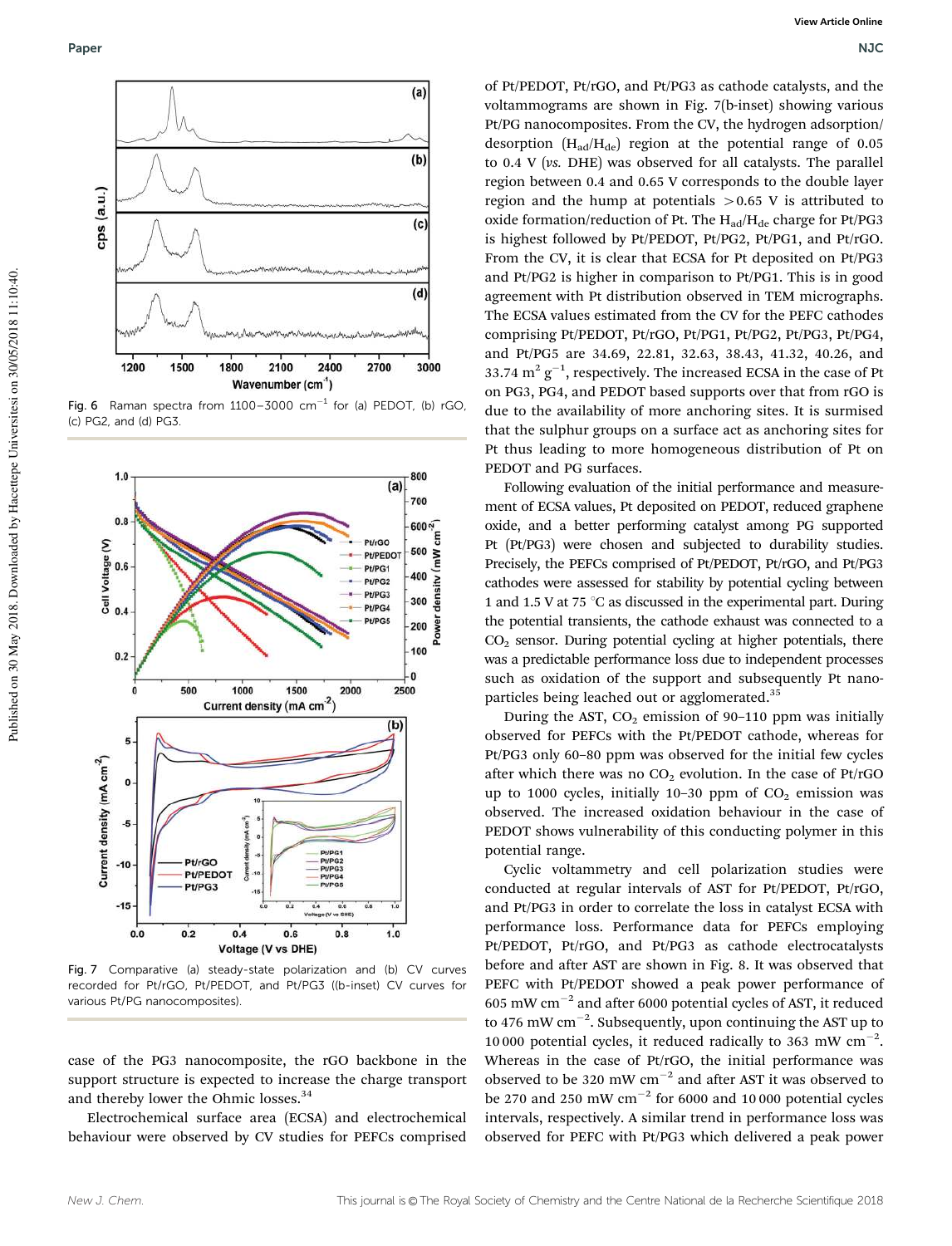

Fig. 8 Steady-state polarization curves at specific intervals of AST for (a) Pt/rGO, (b) Pt/PEDOT, and (c) Pt/PG3.

density of 655 mW  $\text{cm}^{-2}$  prior to subjecting the cell to AST and after AST it delivered a cell performance of 575 and 530 mW  $\text{cm}^{-2}$  for 6000 and 10 000 cycles of AST, respectively. The decline in cell performance in the case of Pt/PEDOT is comparable to that of Pt/rGO and Pt/PG3. Similarly, the deterioration in performance for PEFC with the Pt/PEDOT cathode was 40% after 10 000 potential cycles in relation to 22 and 19% for Pt/rGO

and Pt/PG3 measured from the loss in peak power performance. It was observed that the drop in current density for Pt/PEDOT was more at all three measured voltages.

The minimal loss in performance after 10 000 potential cycles of AST for Pt/PG3 as the cathode catalyst suggests that it is corrosion resistant during fuel-cell operation, possibly due to a synergetic interaction of PEDOT–rGO with the Pt electrocatalyst. Indeed, rGO in the nanocomposite structure offers corrosion resistance and the sulphur groups on the surface act as anchoring sites for Pt leading to more homogeneous distribution of Pt on the PG surface. Moreover, the strong interaction between the rGO matrix and the sulphur groups in the PEDOT could also impart stability and corrosion resistance to the PG composite.<sup>36</sup>

In order to comprehend the loss in cell performance and ECSA for PEFCs with Pt/PEDOT, Pt/rGO, and Pt/PG3 cathodes, the loss in the steady-state performance and ECSA values during AST are presented in Fig. 9(a) and (b), respectively. It was observed that for PEFC comprising Pt/PEDOT as a cathode electrocatalyst, the cell performance and ECSA values though initially stable up to 4000 potential cycles, fell sharply



Fig. 9 Comparative plot depicting change in (a) steady-state performance loss, (b) normalized ECSA during AST for Pt/PEDOT, Pt/rGO, and Pt/PG3 electrocatalysts (inset showing absolute loss in performance and ESA during AST).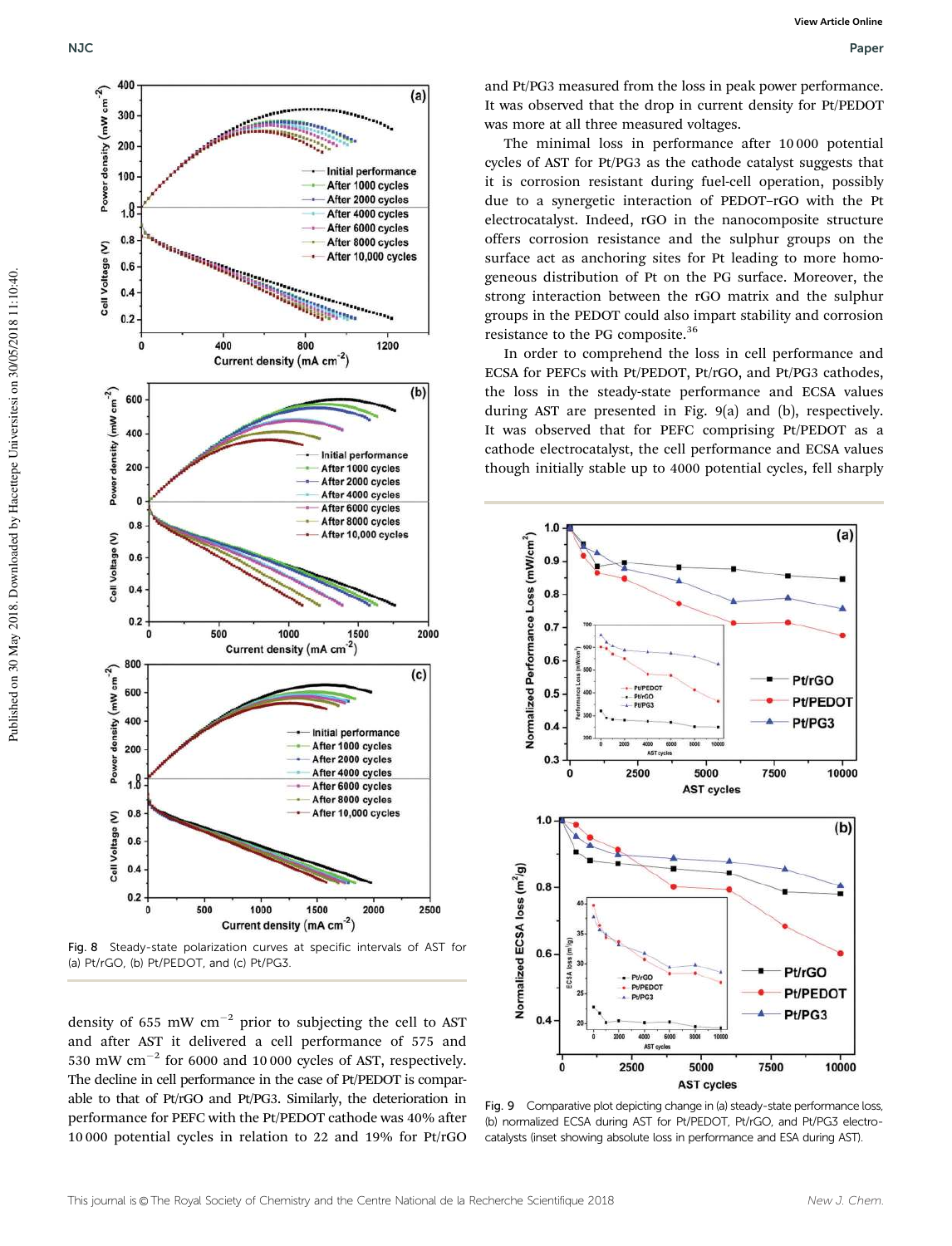#### Paper NJC

during AST. Whereas, for PEFC comprising Pt/rGO as a cathode electrocatalyst, the cell performance and ECSA values were comparatively stable up to 10 000 AST cycles with minimal loss. However, in the case of Pt/rGO, though the initial performance was low, the stability and resistance to oxidation was higher than the other two catalysts. This explains the role of rGO nanosheets in enhancing the durability of the catalyst as a whole. The graphene structure in Pt supported on PG electrocatalyst is known to create a conducting network, resulting in increased macroscopic electronic conductivity.34,36 In addition, the conductive rGO network also facilitates electron transfer between the Pt-deposited PEDOT grains and the backing layer.<sup>34</sup>

The partial loss in ECSA and performance in the case of Pt/rGO may be due to preferential oxidation of PEDOT exposed in some regions of the catalyst layer and followed by loss of Pt active sites. The loss in ECSA for Pt/PEDOT was found to be 38% in relation to only 16 and 24% for Pt/rGO, Pt/PG3 cathode electrocatalysts, respectively. The initial and final ECSA values of the electrocatalysts after 10 000 potential cycles are furnished in Table 1. Likewise, the drop in performance for PEFCs with Pt/PEDOT, Pt/rGO, and Pt/PG3 as cathode catalysts after AST is 38, 21, and 19%, respectively after 10 000 cycles of AST as measured from the current density at 0.6 V. Hence, the change in steady-state polarization data are akin to the loss in ECSA values during AST. In addition, ICP-OES analysis was carried out for the product water collected from the cathode exhaust for possible Pt content. Indeed, during voltage transients particularly at cathode, there is a probability of Pt electrocatalyst dissolution in product water owing to support oxidation. In this study, the concentration of dissolute Pt for PEFCs with Pt/PEDOT, Pt/rGO, and Pt/PG3 cathodes are found to be 2.244, 0.629, and 0.778 mg  $L^{-1}$ , respectively.

These data corroborate with corrosion behaviour during AST suggesting that the PEDOT–rGO-based supports and nanocomposites are resistant to oxidation even under highly oxidizing conditions. The role of PEDOT in enhancing the catalytic activity and stability of the Pt/PG nanocomposite is based on the  $\pi$ – $\pi$  interaction between the conducting polymer and the graphitic carbon $32$  and the resulting charge transfer effect that leads to ameliorated catalytic activity of Pt nanoparticles. It is noteworthy that the unique electronic structure of rGO also helps in enhancing catalytic activity of the supported metal. In addition, the graphitic nature of the graphene nanosheets provides mechanical integrity and stability for the highly dispersed metal nanoparticles, resulting in increased stability of Pt/rGO and Pt/PG3. Thus, results confirm that the optimum composition of PEDOT–rGO with Pt (Pt/PG3) enhanced cell performance and long-term durability in PEFCs.

# **Conclusions**

A stable support comprised of PEDOT embedded on reduced graphene oxide nanosheets to form PG composites for fuel cell operation was demonstrated. A microwave assisted polyol method provided simultaneous reduction of Pt and exfoliation

of GO sheets resulting in formation of reduced GO. PEFC comprising a PEDOT–rGO nanocomposite-supported Pt cathode exhibited higher cell performance and durability. The deterioration in performance for PEFC with Pt/PEDOT cathode was 40% after 10 000 potential cycles in relation to 22 and 19% for Pt/rGO, Pt/PG3 electrocatalyst. The superior stability of the prepared composite is based on the synergistic role played by the PEDOT and graphene oxide. Besides, the strong Pt–PEDOT–rGO (Pt/PG3) interaction is known to play a critical role in the overall stability and retained initial fuel cell performance. Thus, an alternative stable support comprised of PEDOT and rGO for Pt could possibly overcome issues related to durability of the catalyst and carbon oxidation even during stringent PEFC operation conditions.

# Conflicts of interest

All authors have approved the manuscript and agree with submission to New Journal of Chemistry. We have read and abided by the statement of ethical standards of this journal. The manuscript is submitted solely to this journal. The manuscript is not published or submitted elsewhere. The authors have no conflicts of interest to declare.

# Acknowledgements

Dr S. D. Bhat thanks CSIR grant under CSIR-Young Scientist Award (DU-MLP-0090) Scheme. Dr S. Vinod Selvaganesh gratefully acknowledges DST-SERB for the National Post-Doctoral Fellowship (PDF/2016/002945) and Mr P. Dhanasekaran thanks CSIR for Research Associateship. We also thank Mr A. Rathishkumar, Senior Technical Officer, CSIR-CECRI for his help in TEM characterization.

# References

- 1 K. H. Kangasniemi, D. A. Condit and T. D. Jarvi, *J. Electrochem. Soc.*, 2004, 151, E125–E132.
- 2 P. J. Ferreira, Y. S. Horn, D. Morgan, R. Makharia, S. Kocha and H. A. Gasteiger, *J. Electrochem. Soc.*, 2005, 152, 2256–2271.
- 3 X. Wang, W. Li, Z. Chen, M. Waje and Y. Yan, *J. Power Sources*, 2006, 158, 154–159.
- 4 K. H. Kim, H. S. Oh and H. Kim, *Electrochem. Commun.*, 2009, 11, 1131–1134.
- 5 S. Iijima, *Science*, 1991, 354, 56–58.
- 6 R. Chetty, W. Xia, S. Kundu, M. Bron, T. Reinecke, W. Schuhmann and M. Muhler, *Langmuir*, 2009, 25, 3853–3860.
- 7 M. S. Halper and J. C. Ellenbogen, *Supercapacitors: a brief overview*, Mitre Corporation, Virginia, 2006.
- 8 Y. Liu, H. Wang, J. Zhou, L. Bian, E. Zhu and J. Hai, *Electrochim. Acta*, 2013, 112, 44–52.
- 9 I. Cha, E. J. Lee, H. S. Park, J. H. Kim, Y. H. Kim and C. Song, *Synth. Met.*, 2014, 195, 162–166.
- 10 Y. Li, L. Tang and J. Li, *Electrochem. Commun.*, 2009, 11, 846–849.